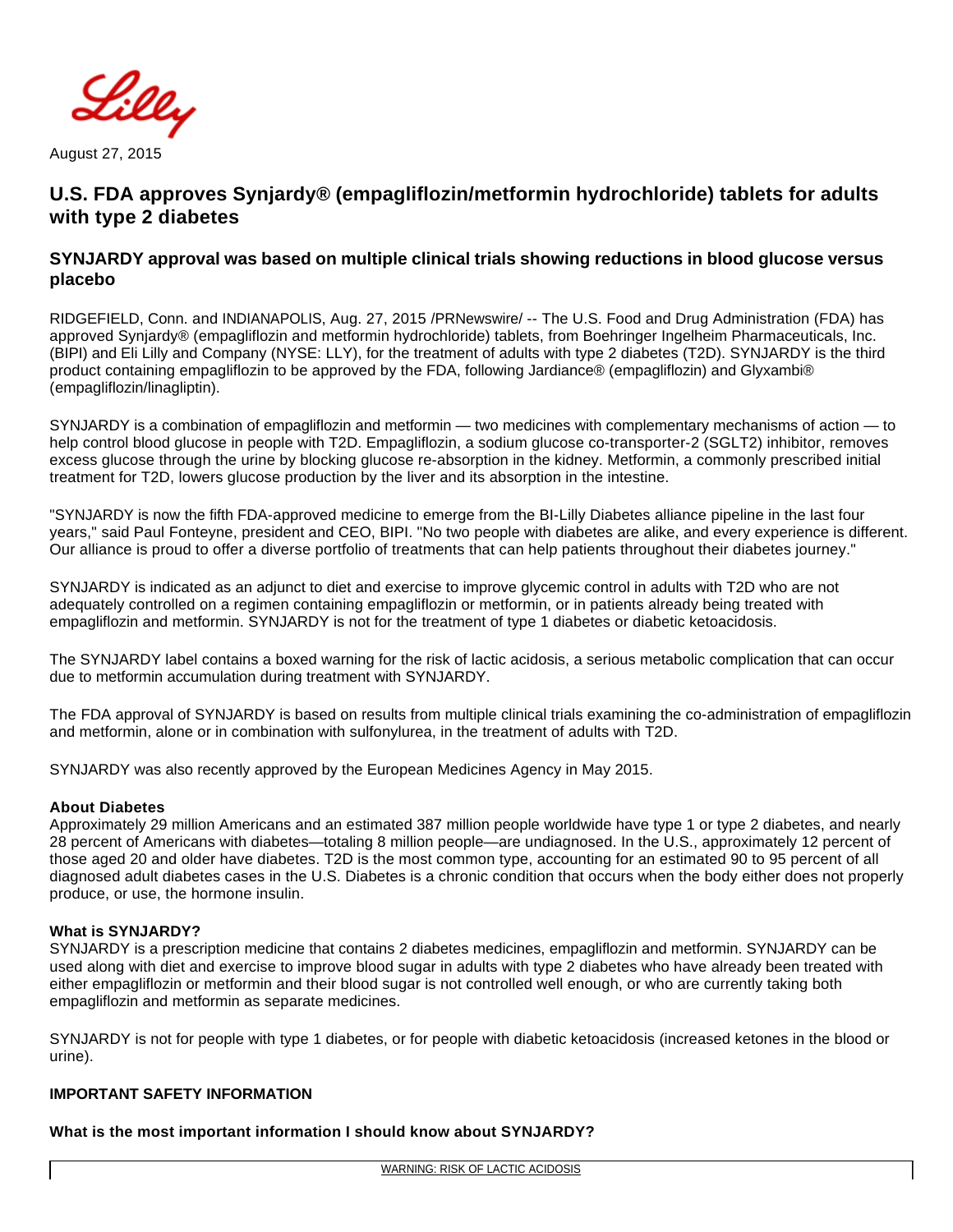Serious side effects can happen in people taking SYNJARDY. Metformin, one of the medicines in SYNJARDY, can cause a rare but serious condition called lactic acidosis (a build-up of lactic acid in the blood) that can cause death. Lactic acidosis is a medical emergency and must be treated in a hospital.

Stop taking SYNJARDY and call your doctor right away if you get any of the following symptoms of lactic acidosis: you feel very weak or tired; have unusual muscle pain; have trouble breathing; are very sleepy or sleep longer than usual; have sudden stomach pains, nausea and vomiting or diarrhea; feel cold, especially in your arms or legs; feel dizzy or lightheaded; or have a slow or irregular heartbeat, as these could be symptoms of lactic acidosis.

You have a higher chance of getting lactic acidosis with SYNJARDY if you have kidney problems, liver problems, congestive heart failure that requires medicines, drink alcohol very often, or drink a lot of alcohol in short-term "binge" drinking, get dehydrated (lose a large amount of body fluids), have certain x-ray tests with dyes or contrast agents that are injected into your body, have surgery, have a heart attack, severe infection, or stroke, are 80 years of age or older and have not had your kidneys tested.

## **Who should not take SYNJARDY?**

**Do not take** SYNJARDY if you:

- have severe kidney problems or are on dialysis
- have a condition called metabolic acidosis or diabetic ketoacidosis (increased ketones in the blood or urine)
- are allergic to empagliflozin, metformin, or any of the ingredients in SYNJARDY. Symptoms of serious allergic reactions to SYNJARDY may include skin rash, raised red patches on your skin (hives), swelling of the face, lips, tongue, and throat that may cause difficulty breathing or swallowing. If you have any of these symptoms, stop taking SYNJARDY and contact your doctor or go to the nearest emergency room right away

### **What should I tell my doctor before using SYNJARDY?**

### **Tell your doctor about all of your medical conditions, including if you:**

- have kidney problems. Your doctor may do blood tests to check your kidneys before and during treatment with **SYNJARDY**
- have liver problems
- have a history of urinary tract infection or problems with urination
- have heart problems, including congestive heart failure
- drink alcohol very often, or drink a lot of alcohol in short-term "binge" drinking
- are going to get an injection of dye or contrast agents for an x-ray procedure. SYNJARDY will need to be stopped for a short time. Talk to your doctor about when you should stop SYNJARDY and when you should start SYNJARDY again
- have type 1 diabetes. SYNJARDY is not for people with type 1 diabetes
- are pregnant or planning to become pregnant. It is not known if SYNJARDY will harm your unborn baby. Tell your doctor right away if you become pregnant during treatment with SYNJARDY
- are breastfeeding or plan to breastfeed. It is not known if SYNJARDY passes into your breast milk

**Tell your doctor about all the medicines you take**, including prescription or over-the-counter medicines, vitamins, or herbal supplements.

## **What are the possible side effects of SYNJARDY?**

SYNJARDY may cause serious side effects including:

- **Dehydration**. SYNJARDY can cause some people to have dehydration (the loss of body water and salt). Dehydration may cause you to feel dizzy, faint, light-headed, or weak, especially when you stand up. You may be at higher risk of dehydration if you have low blood pressure, kidney problems, are 65 years of age or older, are on a low salt diet, or take medicines to lower your blood pressure, including water pills (diuretics).
- **Low blood sugar (hypoglycemia**). If you take SYNJARDY with another medicine that can cause low blood sugar, such as a sulfonylurea or insulin, your risk of getting low blood sugar is higher. The dose of your sulfonylurea medicine or insulin may need to be lowered. Symptoms of low blood sugar may include headache, drowsiness, weakness, irritability, hunger, fast heartbeat, confusion, shaking or feeling jittery, dizziness, or sweating.
- **Kidney problems**. SYNJARDY can cause kidney problems, especially in people 75 years of age or older and people who already have kidney problems.
- Vaginal yeast infection. Women who take SYNJARDY may get vaginal yeast infections. Talk to your doctor if you experience vaginal odor, white or yellowish vaginal discharge (discharge may be lumpy or look like cottage cheese), and/or vaginal itching.
- Yeast infection of the penis. Men who take SYNJARDY may get a yeast infection of the skin around the penis, especially uncircumcised males and those with chronic infections. Talk to your doctor if you experience redness, itching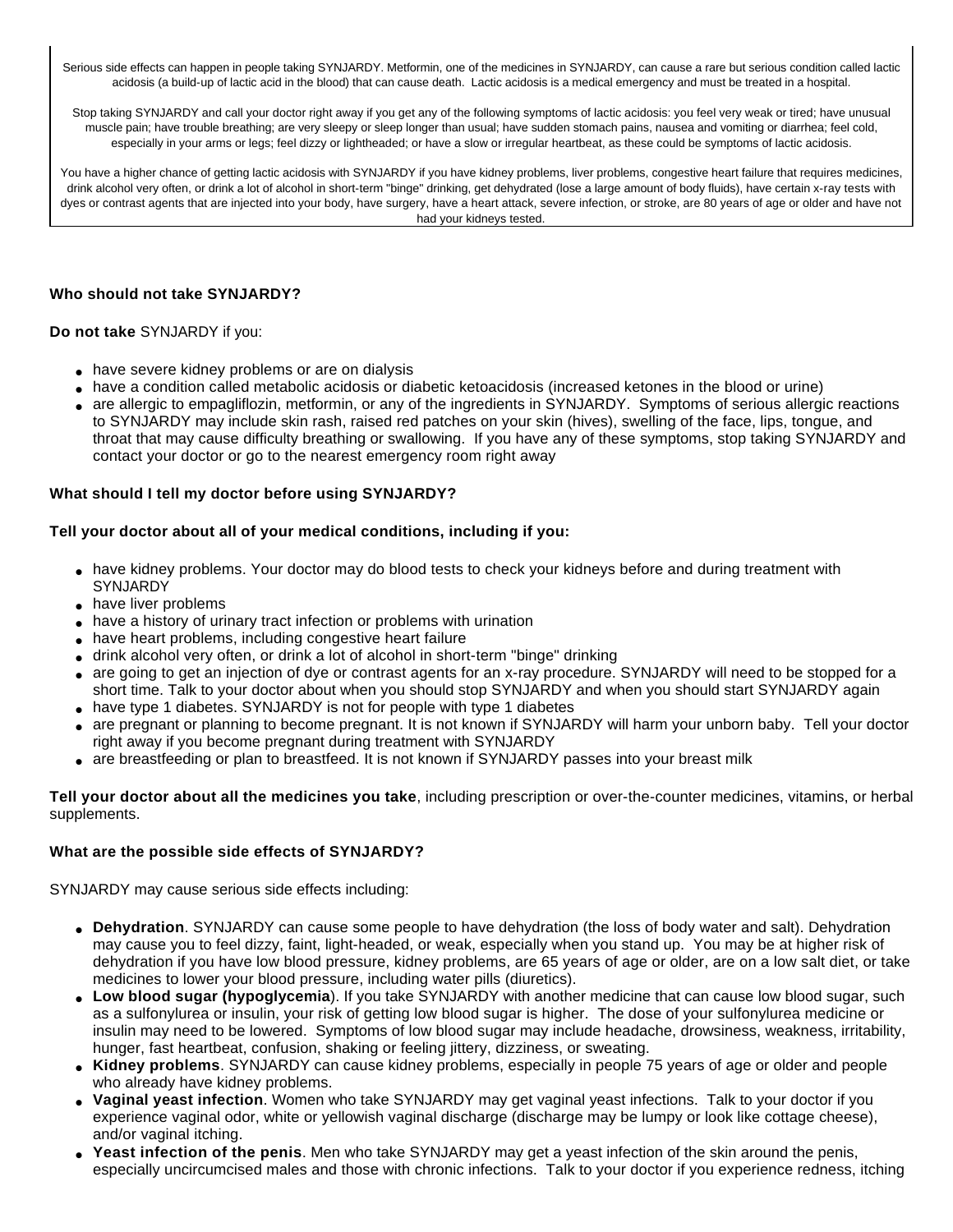or swelling of the penis, rash of the penis, foul smelling discharge from the penis, and/or pain in the skin around penis.

- **Urinary tract infection**. Tell your doctor if you have any signs and symptoms of a urinary tract infection that may include a burning feeling when passing urine, urine that looks cloudy, pain in the pelvis, or back pain.
- **Low vitamin B12 (vitamin B12 deficiency).** Using metformin for long periods of time may cause a decrease in the amount of vitamin B12 in your blood, especially if you have had low vitamin B12 blood levels before. Your doctor may do blood tests to check your vitamin B12 levels.
- **Increased fats in your blood** (cholesterol).

**The most common side effects of SYNJARDY** include stuffy or runny nose and sore throat, urinary tract infections, female genital infections, diarrhea, headache, nausea, and vomiting.

These are not all the possible side effects of SYNJARDY. For more information, ask your doctor or pharmacist.

## **You are encouraged to report negative side effects of prescription drugs to the FDA. Visit [www.fda.gov/medwatch.com](http://www.fda.gov/medwatch.com) or call 1-800-FDA-1088.**

For more information, please see [Prescribing Information, including Medication Guide.](http://bidocs.boehringer-ingelheim.com/BIWebAccess/ViewServlet.ser?docBase=renetnt&folderPath=/Prescribing+Information/PIs/Synjardy/Synjardy.pdf)

## SY CONS ISI 8.26.15

## **What is JARDIANCE**

JARDIANCE is a once-daily pill taken in the morning, used along with diet and exercise, to lower blood sugar (A1C) in adults with type 2 diabetes.

JARDIANCE is not for people with type 1 diabetes or for people with diabetic ketoacidosis (increased ketones in the blood or urine).

## **IMPORTANT SAFETY INFORMATION**

## **What is the most important information I should know about JARDIANCE?**

## **JARDIANCE can cause serious side effects, including:**

Dehydration. JARDIANCE can cause some people to have dehydration (the loss of body water and salt).

Dehydration may cause you to feel dizzy, faint, light-headed, or weak, especially when you stand up.

You may be at a higher risk of dehydration if you:

- have low blood pressure
- take medicines to lower your blood pressure, including water pills (diuretics)
- are on a low salt diet
- have kidney problems
- are 65 years of age or older.
- Vaginal yeast infection. Women who take JARDIANCE may get vaginal yeast infections. Talk to your doctor if you experience vaginal odor, white or yellowish vaginal discharge (discharge may be lumpy or look like cottage cheese), and/or vaginal itching.
- Yeast infection of the penis. Men who take JARDIANCE may get a yeast infection of the skin around the penis, especially uncircumcised males and those with chronic infections. Talk to your doctor if you experience redness, itching or swelling of the penis, rash of the penis, foul smelling discharge from the penis, and/or pain in the skin around the penis.

## **Who should not take JARDIANCE?**

- **Do not** take JARDIANCE if you are allergic to empagliflozin or any of the ingredients in JARDIANCE.
- Symptoms of serious allergic reactions to JARDIANCE may include:
	- ❍ skin rash
		- ❍ raised red patches on your skin (hives)
		- $\circ$  swelling of the face, lips, tongue, and throat that may cause difficulty breathing or swallowing.

If you have any of these symptoms, stop taking JARDIANCE and contact your doctor or go to the nearest emergency room right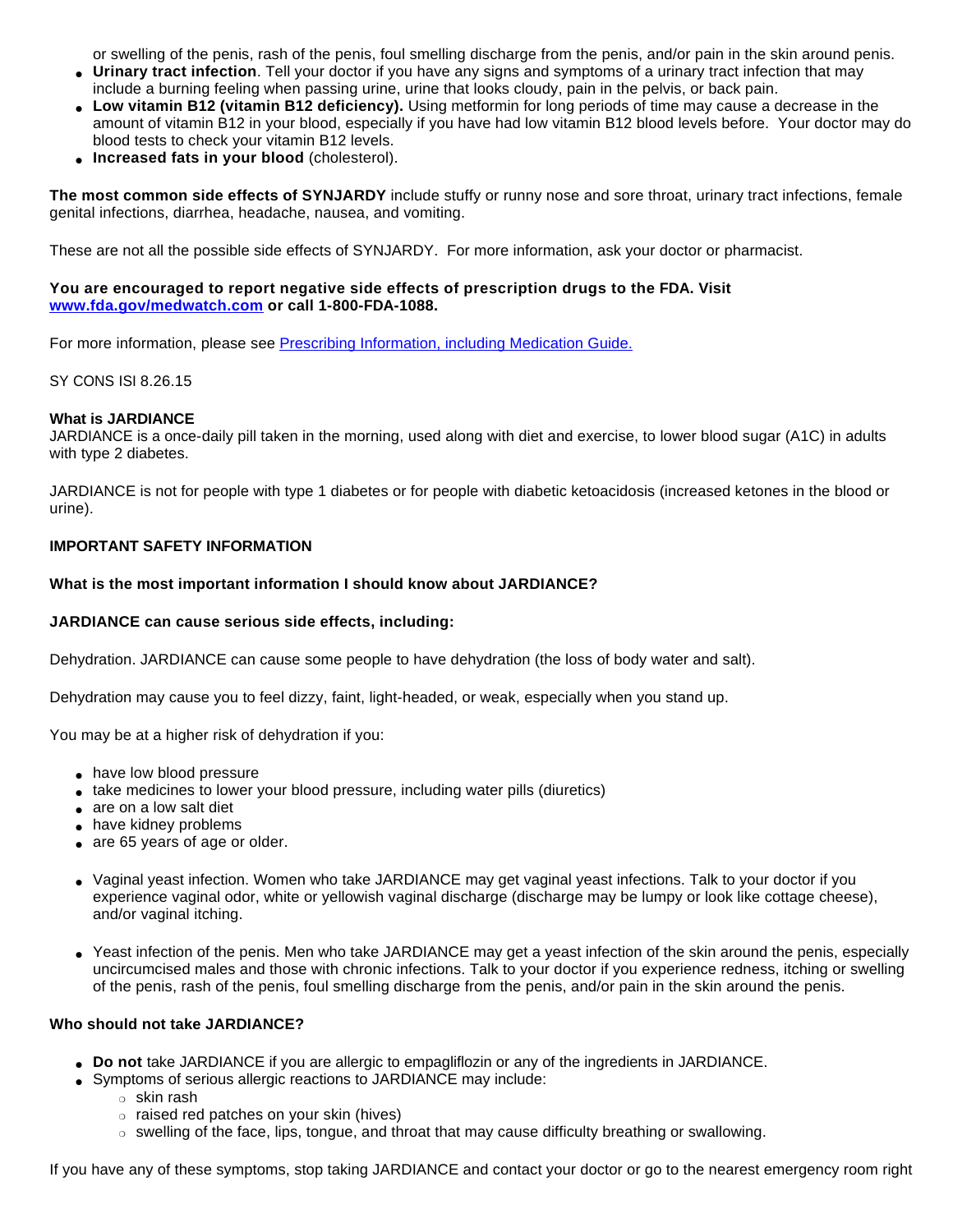away.

● **Do not take** JARDIANCE if you have severe kidney problems or are on dialysis.

# **What should I tell my doctor before using JARDIANCE?**

# **Tell your doctor if you:**

- have kidney problems. Your doctor may do blood tests to check your kidneys before and during your treatment with JARDIANCE.
- have liver problems
- have a history of urinary tract infections or problems with urination
- have any other medical conditions
- are pregnant or planning to become pregnant. It is unknown if JARDIANCE will harm your unborn baby.
- are breastfeeding, or plan to breastfeed. It is unknown if JARDIANCE passes into your breast milk.

**Tell your doctor about all the medicines you take** including prescription and over-the-counter medicines, vitamins, and herbal supplements. Especially tell your doctor if you take water pills (diuretics) or medicines that can lower your blood sugar such as insulin.

# **What are other possible side effects of JARDIANCE?**

- Low blood sugar (hypoglycemia): if you take JARDIANCE with another medicine that can cause low blood sugar, such as sulfonylurea or insulin, your risk of low blood sugar is higher. The dose of your sulfonylurea or insulin may need to be lowered. Symptoms of low blood sugar may include:
	- ❍ Headache
	- ❍ Confusion
	- ❍ Sweating
	- ❍ Drowsiness
	- ❍ Irritability
	- ❍ Shaking or feeling jittery
	- ❍ Weakness
	- ❍ Hunger
	- ❍ Dizziness
	- ❍ Fast heart beat
- **Kidney Problems**, especially in people 75 years of age or older and people who already have kidney problems.
- **Urinary Tract Infection**: symptoms may include burning feeling when passing urine, pain in the pelvis or back, or urine that looks cloudy.
- **Increased fats in your blood (cholesterol).**

**The most common side effects of JARDIANCE** include urinary tract infections and yeast infections in females.

## **You are encouraged to report negative side effects of prescription drugs to the FDA. Visit [www.fda.gov/medwatch](http://www.fda.gov/medwatch) or call 1-800-FDA-1088.**

For more information, please see [Full Prescribing Information, including Patient Information](http://bidocs.boehringer-ingelheim.com/BIWebAccess/ViewServlet.ser?docBase=renetnt&folderPath=/Prescribing+Information/PIs/Jardiance/jardiance.pdf).

JAR CONS ISI 8.1.2014

## **What is GLYXAMBI?**

GLYXAMBI is a prescription medicine that contains 2 diabetes medicines, empagliflozin and linagliptin. GLYXAMBI can be used along with diet and exercise to lower blood sugar in adults with type 2 diabetes when treatment with both empagliflozin and linagliptin is appropriate.

## **IMPORTANT SAFETY INFORMATION**

# **What is the most important information I should know about GLYXAMBI?**

**Serious side effects can happen to people taking GLYXAMBI,** including:

● **Inflammation of the pancreas** (pancreatitis), which may be severe and lead to death. Before you start taking GLYXAMBI, tell your doctor if you have ever had pancreatitis, gallstones, a history of alcoholism, or high triglyceride levels.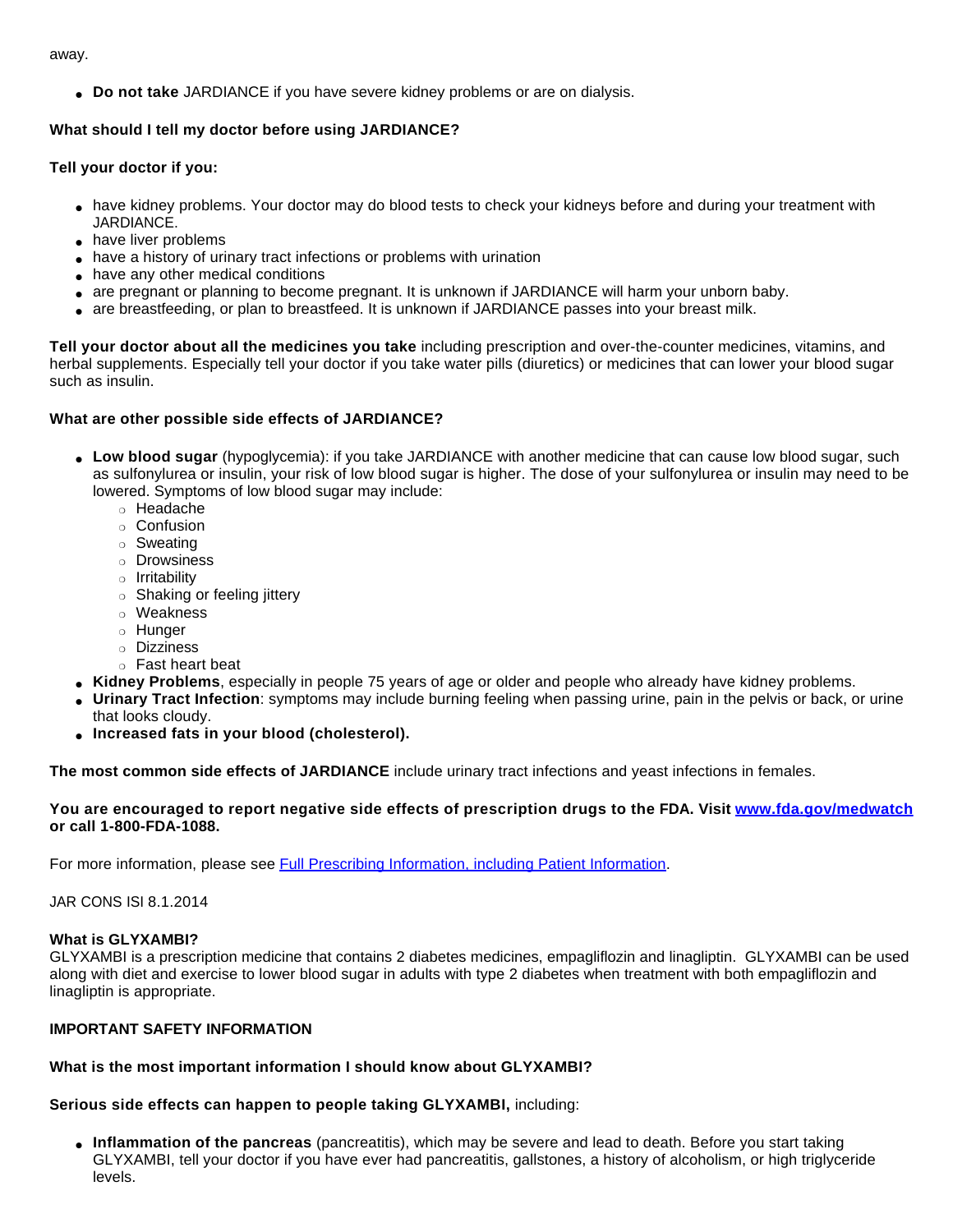Stop taking GLYXAMBI and call your doctor right away if you have pain in your stomach area (abdomen) that is severe and will not go away. The pain may be felt going from your abdomen to your back. The pain may happen with or without vomiting. These may be symptoms of pancreatitis.

- **Dehydration.** GLYXAMBI can cause some people to have dehydration (the loss of body water and salt). Dehydration may cause you to feel dizzy, faint, light-headed, or weak, especially when you stand up. You may be at higher risk of dehydration if you have low blood pressure, take medicines to lower your blood pressure, including water pills (diuretics), are on a low salt diet, have kidney problems, or are 65 years of age or older.
- **Vaginal yeast infection.** Women who take GLYXAMBI may get vaginal yeast infections. Talk to your doctor if you experience vaginal odor, white or yellowish vaginal discharge (discharge may be lumpy or look like cottage cheese), and/or vaginal itching.
- **Yeast infection of the penis.** Men who take GLYXAMBI may get a yeast infection of the skin around the penis, especially uncircumcised males and those with chronic infections. Talk to your doctor if you experience redness, itching or swelling of the penis, rash of the penis, foul smelling discharge from the penis, and/or pain in the skin around penis.

## **Who should not take GLYXAMBI?**

**Do not take** GLYXAMBI if you have severe kidney problems or are on dialysis.

**Do not take** GLYXAMBI if you are allergic to empagliflozin and linagliptin or any of the ingredients in GLYXAMBI.

Symptoms of a serious allergic reaction to GLYXAMBI may include skin rash, itching, flaking or peeling; raised red patches on your skin (hives); difficulty swallowing or breathing; or swelling of your face, lips, tongue, and throat that may cause difficulty breathing or swallowing. If you have any of these symptoms, stop taking GLYXAMBI and call your doctor or go to the emergency room right away.

## **What should I tell my doctor before using GLYXAMBI?**

Tell your doctor if you:

- have kidney problems. Your doctor may do blood tests to check your kidneys before and during your treatment with GLYXAMBI
- have liver problems
- have a history of inflammation of your pancreas (pancreatitis)
- have a history of infection of the vagina or penis
- have a history of urinary tract infections or problems with urination
- have any other medical condition
- are pregnant or plan to become pregnant. It is unknown if GLYXAMBI will harm your unborn baby. Tell your doctor right away if you become pregnant during treatment with GLYXAMBI
- are breastfeeding, or planning to breastfeed. It is unknown if GLYXAMBI passes into your breast milk.

**Tell your doctor about all the medicines you take**, including prescription and over-the-counter medicines, vitamins, and herbal supplements. GLYXAMBI may affect the way other medicines work, and other medicines may affect how GLYXAMBI works.

Especially tell your doctor if you take:

- insulin or other medicines that can lower your blood sugar
- diuretics (water pills)
- rifampin (Rifadin<sup>®</sup>, Rimactane<sup>®</sup>, Rifater<sup>®</sup>, Rifamate<sup>®</sup>)\*, an antibiotic that is used to treat tuberculosis

\*These trademarks are owned by third parties not affiliated with GLYXAMBI.

## **What are the possible side effects of GLYXAMBI?**

GLYXAMBI may cause serious side effects, including:

- Low blood sugar (hypoglycemia), if you take GLYXAMBI with another medicine that can cause low blood sugar such as a sulfonylurea or insulin, your risk of getting low blood sugar is higher. The dose of your sulfonylurea or insulin may need to be lowered. Signs and symptoms of low blood sugar may include headache, drowsiness, weakness, confusion, irritability, hunger, fast heartbeat, sweating, or feeling jittery.
- **Urinary tract infections** are a common side effect of GLYXAMBI but can sometimes be serious. Symptoms may include burning feeling when passing urine, urine that looks cloudy, and/or pain in the pelvis or back.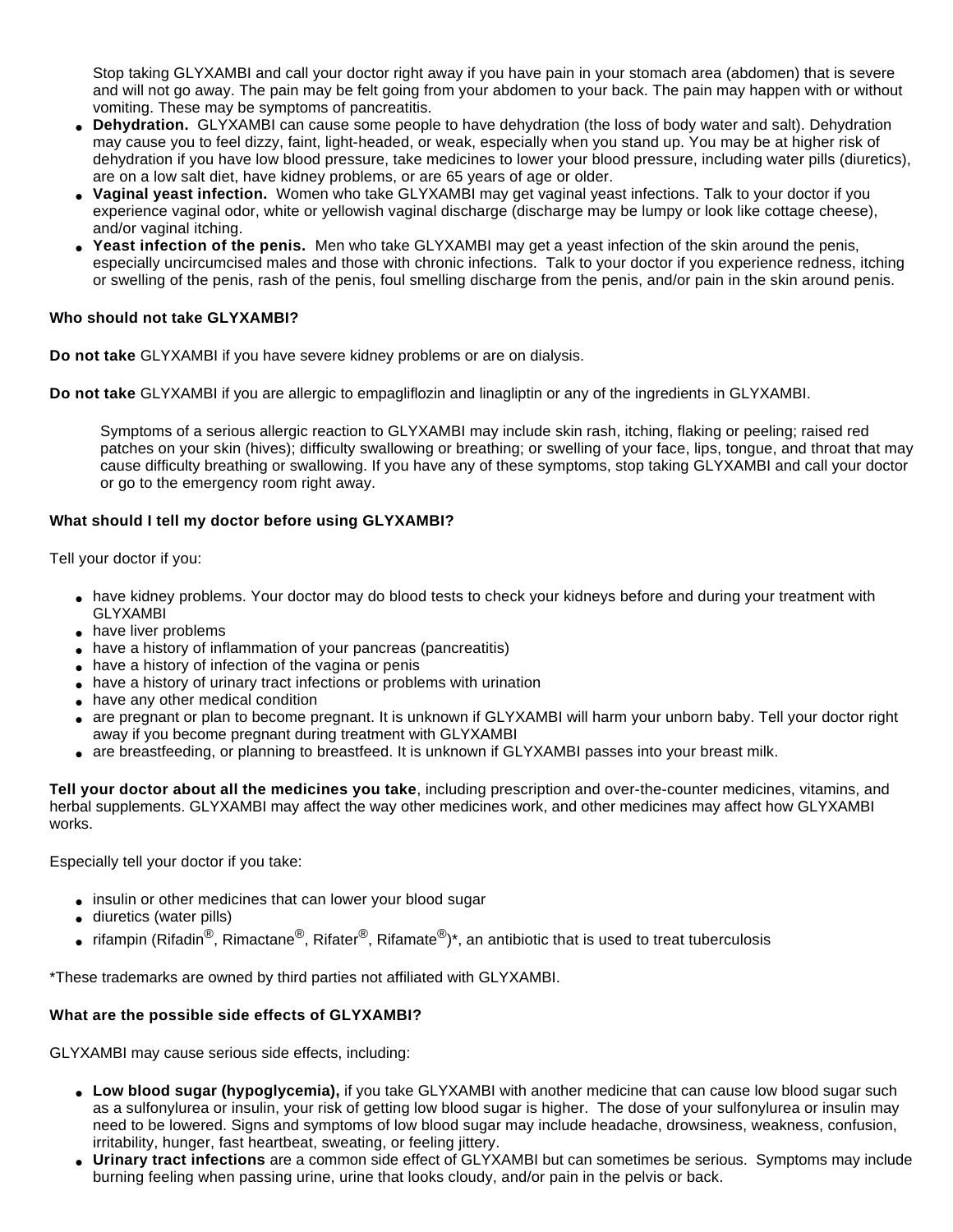- **Allergic (hypersensitivity) reactions** can happen after your first dose or up to 3 months after starting GLYXAMBI. Symptoms may include swelling of your face, lips, throat, and other areas on your skin; difficulty with swallowing or breathing; raised, red areas on your skin (hives); and/or skin rash, itching, flaking, or peeling. If you have any of these symptoms, stop taking GLYXAMBI and call your doctor or go to the emergency room right away.
- **Kidney problems**, especially in people 75 years and older and people who already have kidney problems
- **Increased fats in your blood (cholesterol).**

The most common side effects of GLYXAMBI include urinary tract infections, stuffy or runny nose and sore throat, and upper respiratory tract infections.

These are not all the possible side effects of GLYXAMBI. For more information, ask your doctor or pharmacist.

## **You are encouraged to report negative side effects of prescription drugs to the FDA. Visit [www.fda.gov/medwatch](http://www.fda.gov/medwatch) or call 1-800-FDA-1088.**

GLX CONS ISI 1.30.15

Visit [GLYXAMBI.com](http://www.glyxambi.com/) for full [Prescribing Information, including Medication Guide](http://bidocs.boehringer-ingelheim.com/BIWebAccess/ViewServlet.ser?docBase=renetnt&folderPath=/Prescribing+Information/PIs/Glyxambi/Glyxambi.pdf).

#### **Boehringer Ingelheim and Eli Lilly and Company**

In January 2011, Boehringer Ingelheim and Eli Lilly and Company announced an alliance in diabetes that centers on compounds representing several of the largest diabetes treatment classes. This alliance leverages the strengths of two of the world's leading pharmaceutical companies. By joining forces, the companies demonstrate commitment in the care of patients with diabetes and stand together to focus on patient needs. Find out more about the alliance at [www.boehringer-ingelheim.com](http://www.boehringer-ingelheim.com/) or [www.lilly.com](http://www.lilly.com/).

#### **About Boehringer Ingelheim**

Boehringer Ingelheim Pharmaceuticals, Inc., based in Ridgefield, CT, is the largest U.S. subsidiary of Boehringer Ingelheim Corporation.

Boehringer Ingelheim is one of the world's 20 leading pharmaceutical companies. Headquartered in Ingelheim, Germany, the company operates globally with 146 affiliates and more than 47,000 employees. Since its founding in 1885, the family-owned company has been committed to researching, developing, manufacturing and marketing novel treatments for human and veterinary medicine.

Boehringer Ingelheim is committed to improving lives and providing valuable services and support to patients and families. Our employees create and engage in programs that strengthen our communities. To learn more about how we make more health for more people, visit our [Corporate Social Responsibility Report.](http://givingreport.us.boehringer-ingelheim.com/)

In 2014, Boehringer Ingelheim achieved net sales of about \$16.96 billion dollars (13.3 billion euros). R&D expenditure corresponds to 19.9 percent of its net sales.

For more information please visit [www.us.boehringer-ingelheim.com](http://www.us.boehringer-ingelheim.com/), or follow us on Twitter @BoehringerUS.

#### **About Lilly Diabetes**

Lilly has been a global leader in diabetes care since 1923, when we introduced the world's first commercial insulin. Today we are building upon this heritage by working to meet the diverse needs of people with diabetes and those who care for them. Through research and collaboration, a broad and growing product portfolio and a continued determination to provide real solutions—from medicines to support programs and more—we strive to make life better for all those affected by diabetes around the world. For more information, visit [www.lillydiabetes.com.](http://www.lillydiabetes.com/)

## **About Eli Lilly and Company**

Lilly is a global healthcare leader that unites caring with discovery to make life better for people around the world. We were founded more than a century ago by a man committed to creating high-quality medicines that meet real needs, and today we remain true to that mission in all our work. Across the globe, Lilly employees work to discover and bring life-changing medicines to those who need them, improve the understanding and management of disease, and give back to communities through philanthropy and volunteerism. To learn more about Lilly, please visit us at [www.lilly.com](http://www.lilly.com/) and [newsroom.lilly.com/social](http://newsroom.lilly.com/social-channels)[channels](http://newsroom.lilly.com/social-channels).

This press release contains forward-looking statements (as that term is defined in the Private Securities Litigation Reform Act of 1995) about SYNJARDY, JARDIANCE and GLYXAMBI as treatments for patients with type 2 diabetes along with diet and exercise and reflects Lilly's current belief. However, as with any pharmaceutical product, there are substantial risks and uncertainties in the process of development and commercialization. Among other things, there can be no guarantee that future